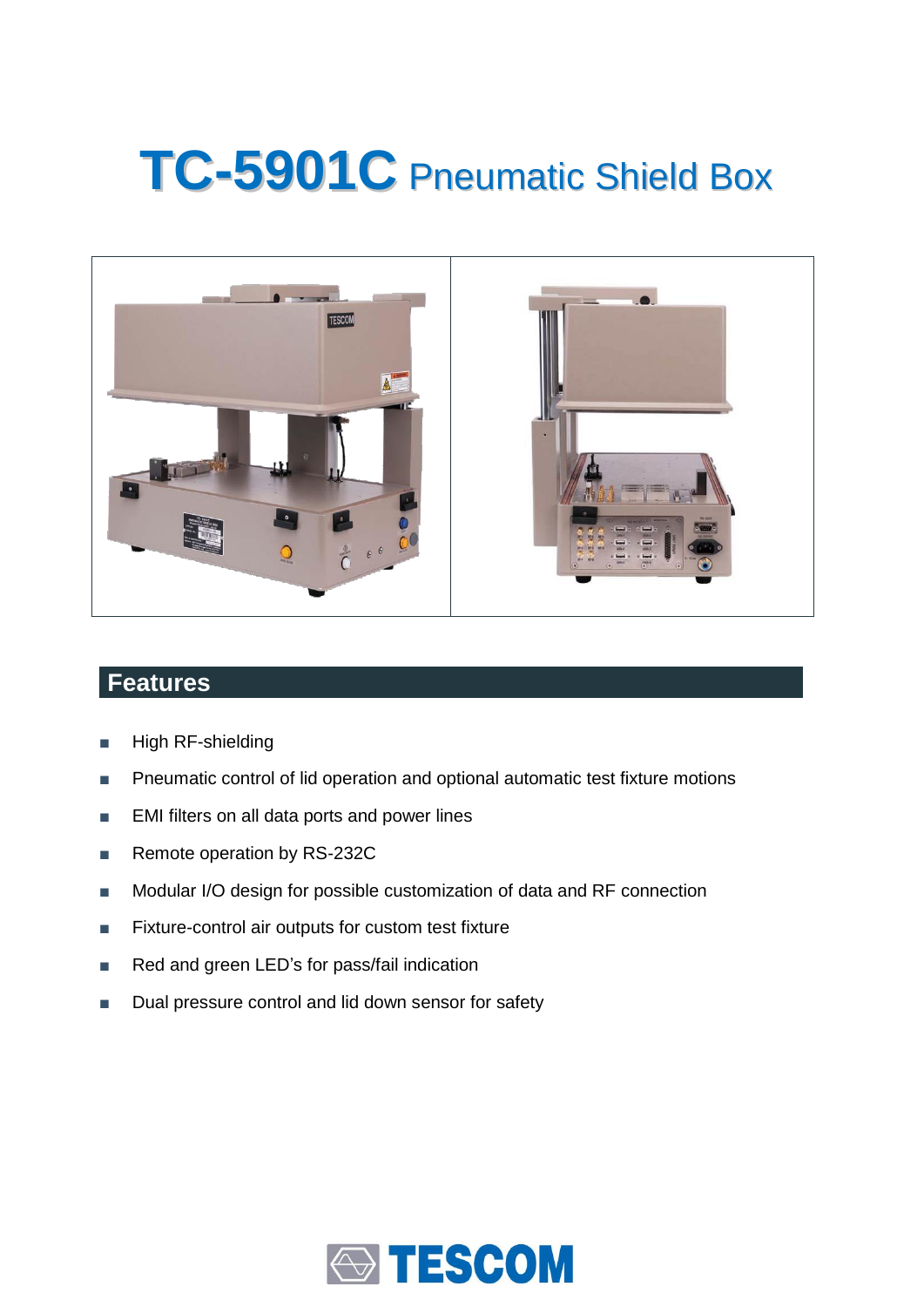## **Specifications**

| <b>Mechanical Specifications</b> |                                                                  |  |
|----------------------------------|------------------------------------------------------------------|--|
| <b>Line Voltage</b>              | 100 - 240 VAC, 50/60 Hz, 15 watt max.                            |  |
| <b>Data Line Capacity</b>        | 100 VDC, 3 Amps max                                              |  |
| <b>Remote Control</b>            | RS-232C, 3 wire, DB9(p)                                          |  |
| <b>Air Connection</b>            |                                                                  |  |
| Main Connector                   | 6 mm OD hose, one-touch push-on fitting                          |  |
| <b>Fixture Control Connector</b> | 4 mm OD hose, one-touch push-on fitting                          |  |
| Input Air Pressure               | 5 to 10 bar                                                      |  |
| <b>Dimensions</b>                |                                                                  |  |
| Inside                           | $407(W)$ x 206(D) x 133(H) mm                                    |  |
| Outside                          | $459(W)$ x 300(D) x 300(H) mm, lid closed. $449(H)$ mm, lid open |  |
| Weight                           | Approx. 17 kg                                                    |  |
| *Packing                         |                                                                  |  |
| Size                             | 620 (W) x 430(D) x 440(H) mm                                     |  |
| Weight                           | Approx. 21 kg                                                    |  |

\* The size or weight of a package may vary depending on how the product is packed.

#### **Typical RF Shielding**

The shielding effectiveness below is measured with blank panels mounted. Other I/O interface panel may result in different shielding effectiveness.

| Frequency        | Shielding Effectiveness (dB) |
|------------------|------------------------------|
| 100 to 2000 MHz  | $> 70$ dB                    |
| 2000 to 3000 MHz | $>60$ dB                     |
| 3000 to 6000 MHz | $> 50$ dB                    |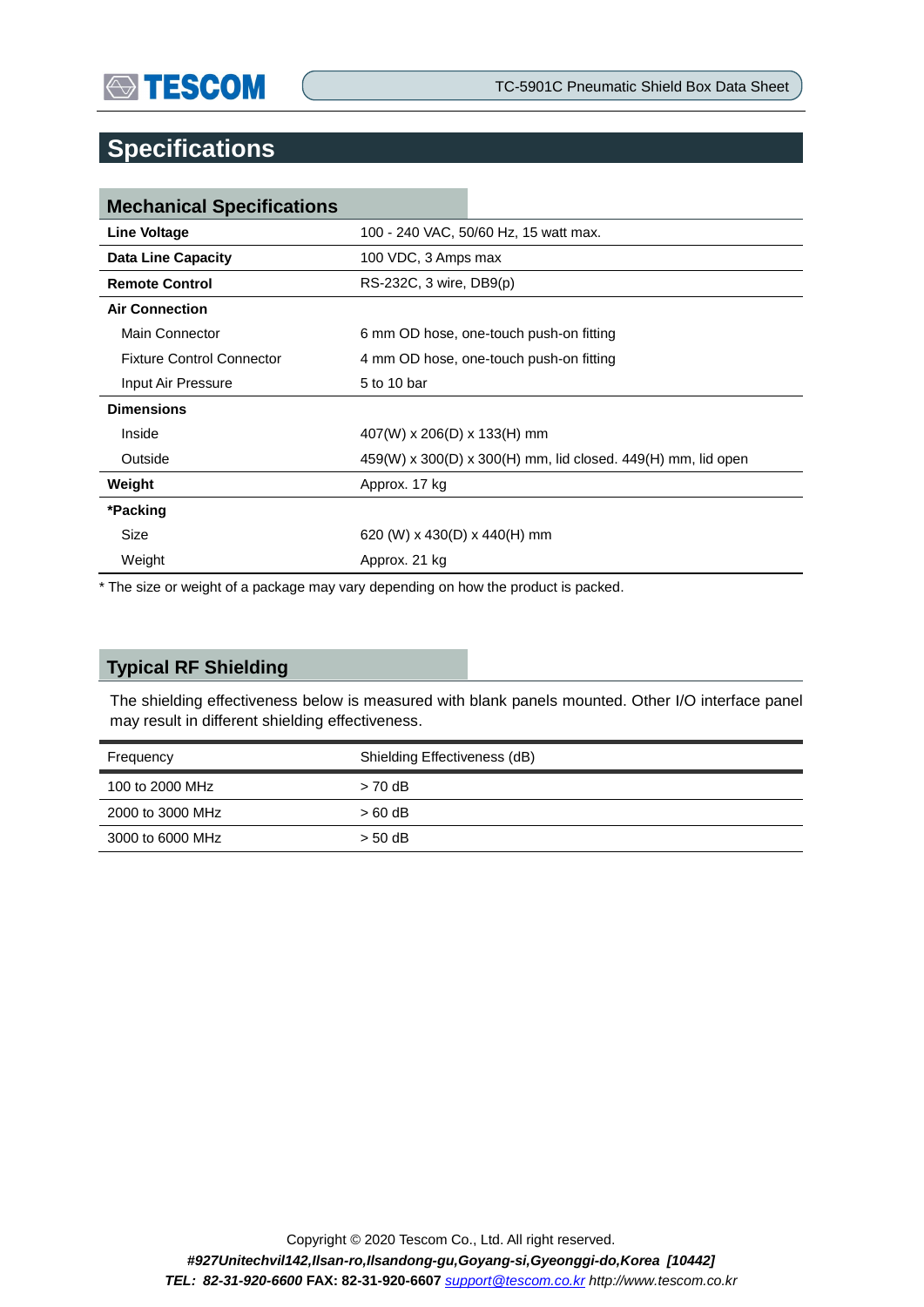

## **Dimensions**

**TC-5901C Inner Dimensions (WxDxH) : 407(W) x 206(D) x 133(H) mm**





**TC-5901C Outer Dimensions (WxDxH) : 459(W) x 300(D) x 300(H) mm**



Copyright © 2020 Tescom Co., Ltd. All right reserved. *#927Unitechvil142,Ilsan-ro,Ilsandong-gu,Goyang-si,Gyeonggi-do,Korea [10442] TEL: 82-31-920-6600* **FAX: 82-31-920-6607** *[support@tescom.co.kr](mailto:support@tescom.co.kr) http://www.tescom.co.kr*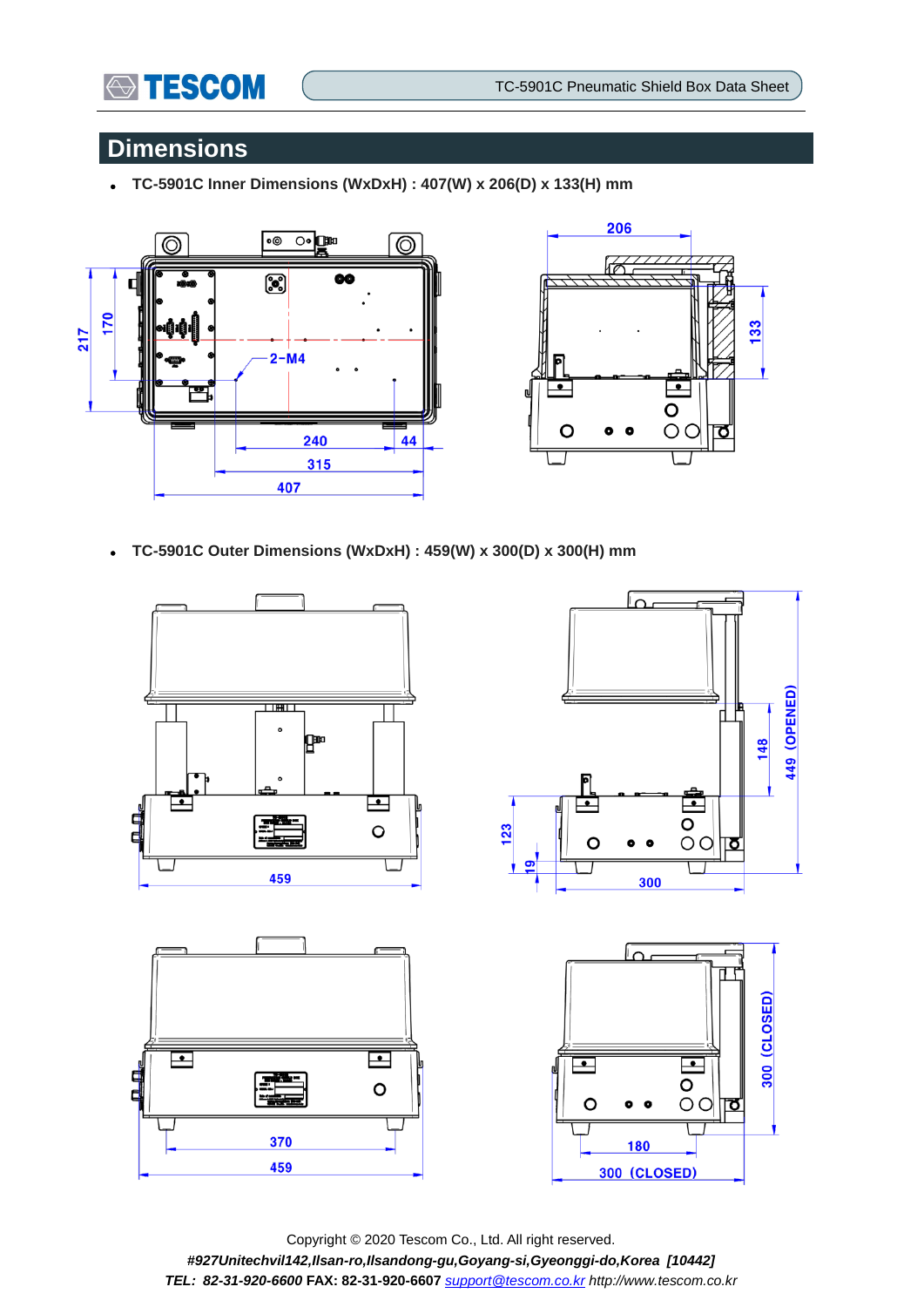## **Ordering Information**

| <b>Order Number</b> | <b>Description</b>                                        |
|---------------------|-----------------------------------------------------------|
|                     | <b>Preumatic Shield Box (including accessories below)</b> |
|                     | <b>Test Report</b>                                        |
|                     | RF Cable, SS-402, $N(m)$ to $N(m)$ 1 m, 1 pc              |
| TC-5901C            | Data Cable, DB9(p) to DB9(s) cable 2 m, 1 pc              |
|                     | Lid Stopper, 1 pc                                         |
|                     | Hand Valve, 1 pc                                          |
|                     | Power Cable, 220 V, 1 pc                                  |

#### **Optional Fixture**

- TESCOM offers F59014C, an exclusive fixture for TC-5901C, that can suffice various testing conditions depending on the DUT.
- F59014C is mainly composed of in/out handler and up/down probe mounting blocks. In addition, it can be customized to suit customer needs once a sample and the information of DUT is given.

| <b>Fixture</b> | <b>Description</b>   |
|----------------|----------------------|
| F59014C        | Fixture for TC-5901C |

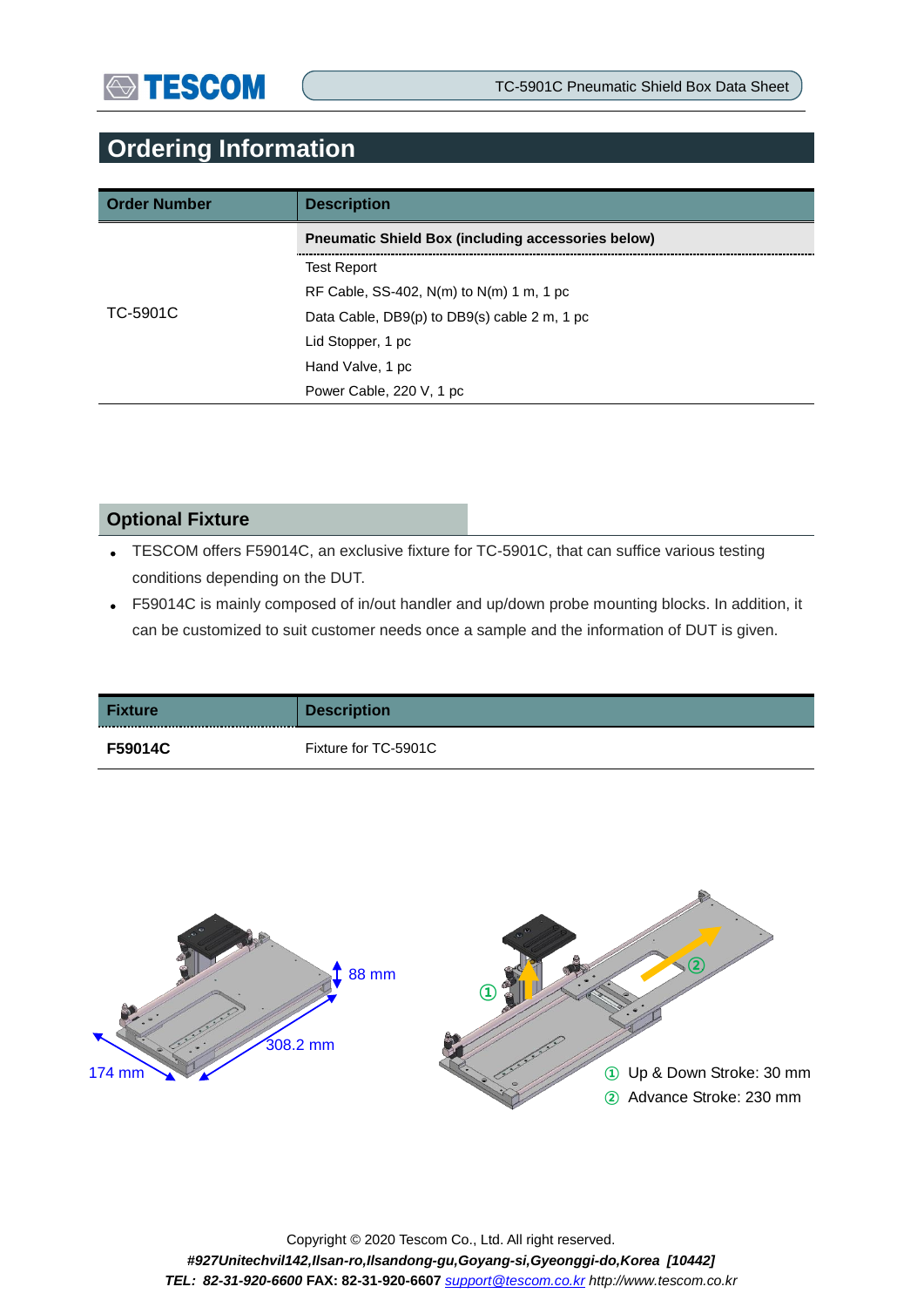



#### **Custom I/O Interface Panel**

 Customized I/O interface panel is available by selecting and arranging I/O interfaces below. Please contact TESCOM sales team or your local distributor.

| I/O Interface | <b>Description /</b><br><b>Order Number</b> | <b>Typical Data Rate /</b><br><b>Line Voltage</b> | <i><b>*Typical Shielding</b></i> |
|---------------|---------------------------------------------|---------------------------------------------------|----------------------------------|
|               | DB25, 1000pF Pi Filter /                    | 3 Mbps / 100 VDC,                                 | $>70$ dB from 0.5 to 2 GHz       |
|               | 3409-0009-1                                 | 5 Amps max                                        | >80 dB from 2 to 3 GHz           |
|               |                                             |                                                   | >70 dB from 3 to 6 GHz           |
|               | DB25, 100pF Pi Filter /                     | 10 Mbps / 100 VDC,                                | $>50$ dB from 0.5 to 2 GHz       |
|               | 3409-0014-1                                 | 5 Amps max                                        | $>60$ dB from 2 to 3 GHz         |
|               |                                             |                                                   | >60 dB from 3 to 6 GHz           |
|               | DB9, 1000pF Pi Filter /                     | 3 Mbps / 100 VDC,                                 | $>70$ dB from 0.5 to 2 GHz       |
|               | 3409-0008-1                                 | 5 Amps max                                        | >80 dB from 2 to 3 GHz           |
|               |                                             |                                                   | $>70$ dB from 3 to 6 GHz         |
|               | DB9, 100pF Pi Filter /                      | 10 Mbps / 100 VDC,                                | $>50$ dB from 0.5 to 2 GHz       |
|               | 3409-0010-1                                 | 5 Amps max                                        | >60 dB from 2 to 3 GHz           |
|               |                                             |                                                   | >60 dB from 3 to 6 GHz           |
|               | USB 2.0 Filter /                            | 480 Mbps / 5 V, 500 mA/                           | $>60$ dB from 0.5 to 2 GHz       |
|               | 3409-0018A-3                                | Max Current: 5 A                                  | >70 dB from 2 to 3 GHz           |
|               |                                             |                                                   | $>70$ dB from 3 to 6 GHz         |
|               | USB 3.1 Gen 1 Filter (Active) /             | 5000 Mbps/ 5 V, 600 mA /                          | $>80$ dB from 0.5 to 2 GHz       |
|               | 3409-0042A-2                                | Max Current: 1.5 A                                | >80 dB from 2 to 3 GHz           |
|               |                                             |                                                   | $>75$ dB from 3 to 6 GHz         |
|               | RJ-45 Filter /                              | 1 Gbit/s Copper-Line                              | $>60$ dB from 0.5 to 2 GHz       |
|               | 3409-0022A                                  | Ethernet (1000 BASE-T)                            | $>70$ dB from 2 to 3 GHz         |
|               |                                             |                                                   | $>70$ dB from 3 to 6 GHz         |

Copyright © 2020 Tescom Co., Ltd. All right reserved. *#927Unitechvil142,Ilsan-ro,Ilsandong-gu,Goyang-si,Gyeonggi-do,Korea [10442] TEL: 82-31-920-6600* **FAX: 82-31-920-6607** *[support@tescom.co.kr](mailto:support@tescom.co.kr) http://www.tescom.co.kr*